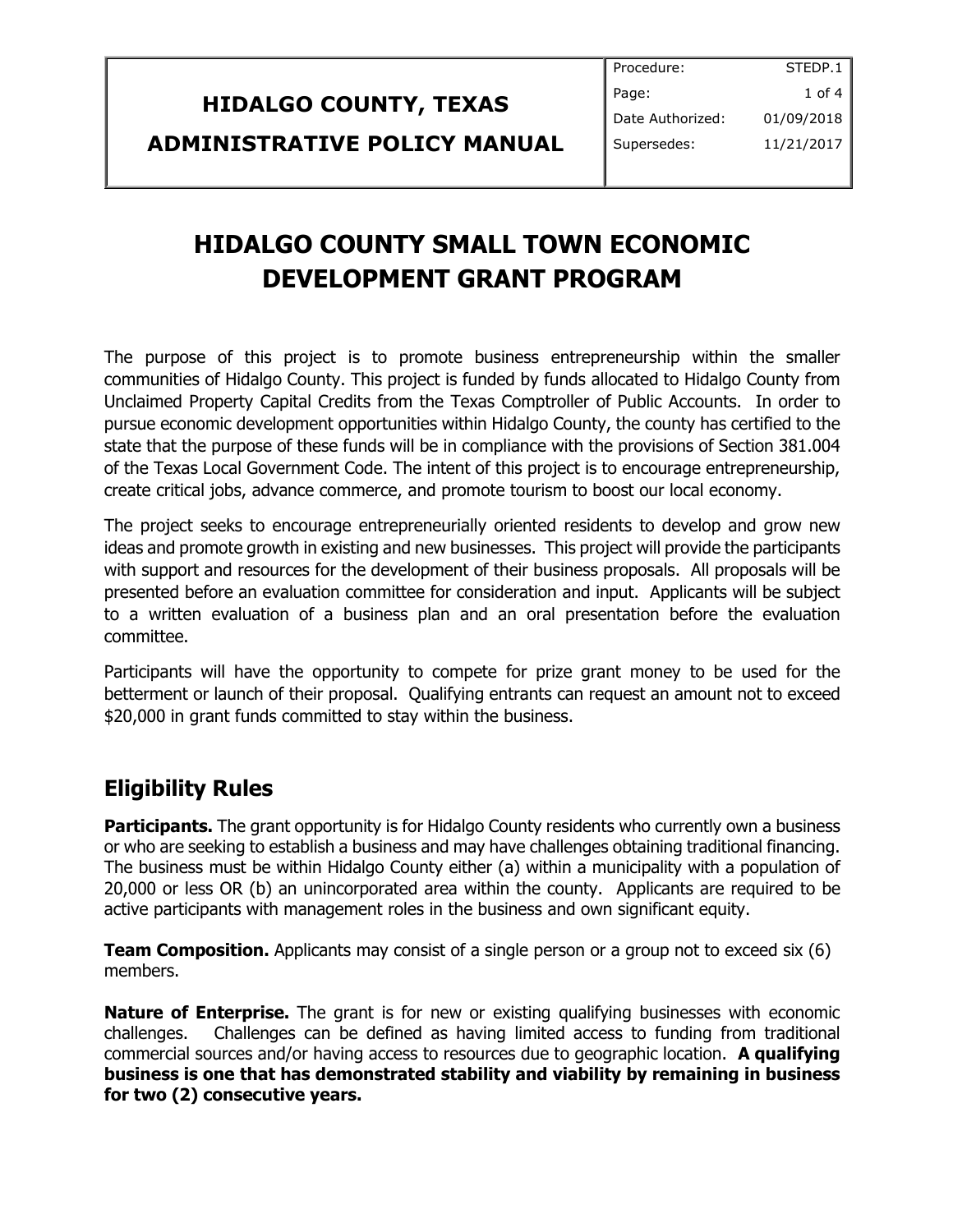# **HIDALGO COUNTY, TEXAS**

| STEDP.1    |
|------------|
| $2$ of 4   |
| 01/09/2018 |
| 11/21/2017 |
|            |

#### **ADMINISTRATIVE POLICY MANUAL**

**Prior Activity.** Applicants are eligible to submit one application per cycle. Once an applicant(s) has been awarded funding, they are ineligible to apply for future funding for a period of two (2) years.

#### **Hidalgo County Small Town Economic Development Grant Program Submission Requirements**

### **Property Guidelines**

• The originator of the business plan will reserve all rights to the business plan. Nondisclosure statements for any business project will not be required to be agreed upon by any judge, reviewer, staff, or audience.

• Business projects may become public and entrants should not assume any right of confidentiality in any information disclosed.

• Hidalgo County, the organizers of this project, may make photocopies, photographs, videotapes and/or audiotapes of the presentations including the business plan and other documents, charts or material prepared for use in presentation. Participants retain all proprietary rights.

# **THE PROCESS**

# **Phase I – Intent to Apply**

An *Intent to Apply Form* must be completed by participants. Description may not exceed 1000 words.

Description must include:

- The nature, demand, and purpose of the business.
- Amount to be requested and purpose
- Management, educational, professional experience.
- Employment creation projections.

All intent to apply forms will be reviewed and a maximum of twenty (20) projects will be selected to move forward to Phase II. All applicants selected must submit an acknowledgement agreement to the Hidalgo County Judge's Office indicating their commitment to comply with the rules and requirements set forth herein. The deadline for submission of the Intent to Apply form is March 15, 2018.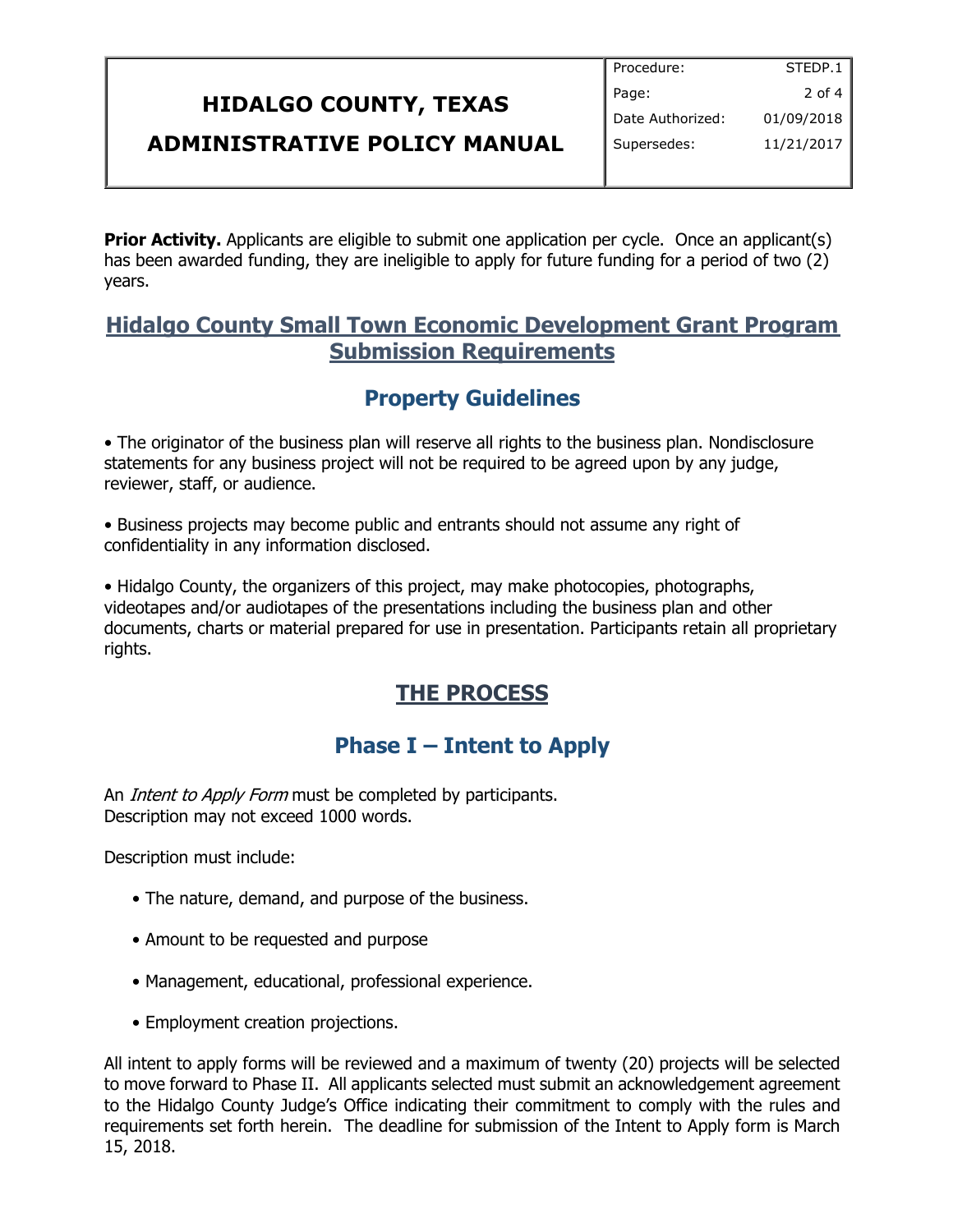|                                     | Procedure:       | STEDP.1        |
|-------------------------------------|------------------|----------------|
| <b>HIDALGO COUNTY, TEXAS</b>        | Page:            | 3 of 4 $\vert$ |
|                                     | Date Authorized: | 01/09/2018     |
| <b>ADMINISTRATIVE POLICY MANUAL</b> | Supersedes:      | 11/21/2017     |
|                                     |                  |                |

#### **Phase II – Formats**

• If the intent to apply is accepted, applicants will be asked to submit an executive summary of a business plan in accordance with the format below. Hidalgo County will partner with the UTRGV Small Business Development Center to provide business advisement, provide training, and assist in the development of the executive summary.

• Summaries should not exceed 10 pages of text, including the summary financial data. Detailed spreadsheets and appropriate appendices may follow the text portion of the plan but should be limited to 5 pages maximum. In total, the plan should be no longer than 15 pages.

• Financial data should include a cash flow statement, income statement, and balance sheet. Include an explanation of the offering to investors indicating how much money is required, how it will be used, and the proposed structure of the deal, i.e., stock, debentures, etc. The team is not required to reveal its desired deal, although the judges may ask questions about it. Also, delineate the possible exit strategies.

• Attachments should only be included when they support the plan. The text portion of the plan (10 pages) must contain all pertinent information in a clear and concise manner.

• Six (6) hard copies and one (1) electronic copy of the final plan will be due at the Hidalgo County Judge's office at 100 E. Cano, Edinburg, TX 78539 on or before **May 31, 2018, with no exceptions**. Five (5) copies will be distributed to the panel of judges for evaluation and the Hidalgo County Judge's Office will retain the final copy.

#### **Phase III – Written Plan Evaluation Criteria**

• Judges will use the *Business Plan Evaluation Form - Written Plan* to assess the written portion of the business plan. This section is worth a total of 60 points.

• It consists of six parts; Part I – Market Opportunity, Part II – Distinctive Competence, Part III – Management Capability, Part IV - Financial Understanding, Part V – Investment Potential and Part VI – Innovation.

# **Phase IV - Presentation Guidelines & Evaluation Form**

• An oral presentation will be made before the evaluation committee.

• The Business Plan – Oral Presentation Evaluation Form will be used to determine the quality of the presentation and is worth a total of 40 points.